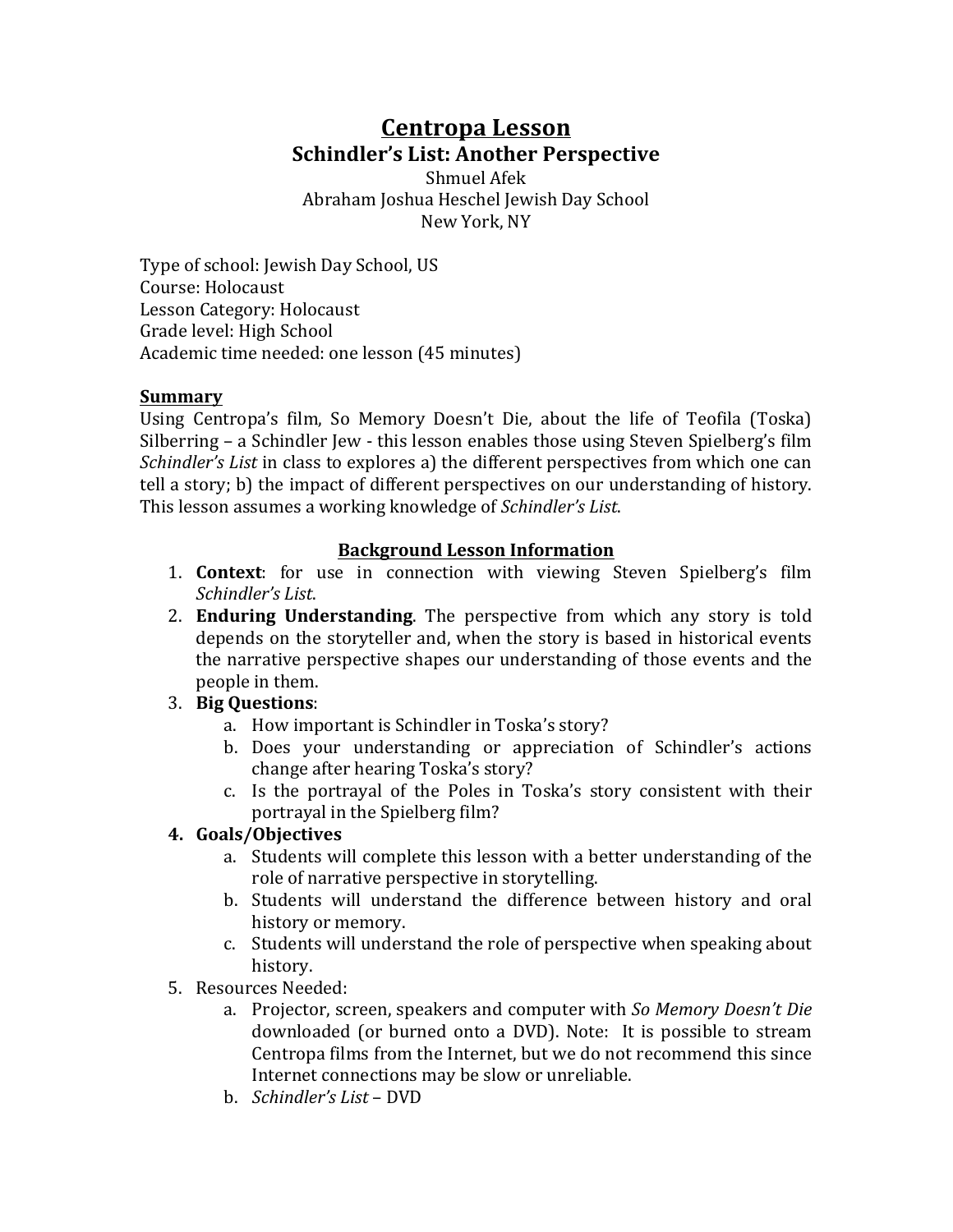- **c.** The film, *So Memory Doesn't Die*, which can be downloaded from http://centropa.roromedia.at/node/60518?subtitle\_language=.
- d. The article "Re-examining Spielberg's Portrayal of Polish-Jewish Relations," at http://www.neweasterneurope.eu/node/380.
- e. Students will need pens and paper to write answers to questions.

## **The Lesson**

## **Motivating the students/the hook (5-10 minutes)**

Ask the students:

1) When thinking of the film *Schindler's List* who are the heroes, and who are the villains? Write on the board students' answers.

2) Where was Schindler's factory and where did most of the film take place? Students should be able to answer Krakow or at least Nazi occupied Poland; write on the board.

3) What does the film say about the Poles during the war and their attitude towards the Jews? **Here the teacher may have to remind the students of a few episodes** (the teacher should read the article Re-examining Spielberg's portrayal of Polish-Jewish relations by Mazurczak, attached to this lesson plan).

**Teacher**: the film *Schindler's List* is based on a novel and on evidence of survivors but it is still a work of historical fiction, and we need to be aware of the fact that the portrayal is not historically accurate in all its aspects.

Teofilla Silberring worked in Schindler's factory and was on his list, but her story is somewhat different from that portrayed in the film.

## **Watching the film (15 minutes) – the part of the film I am recommending is 10 minutes**

Due to the timeframe for this lesson, we suggest watching only part of the film.

Start at  $4:02$  (the outbreak of the war) End at 13:05 (Toska's return home)

**Teacher:** explain that only part of the film is being shown and the full film can be seen on the Centropa website. Give a brief summary of Toska's life up to the war: Teofilla was born into a middle class Jewish family in Krakow. She lived in the Kazimierz district with her parents, an older brother whom she admired and servants. Teofilla was 14 when the Nazis invaded Poland.

Prepare students for watching the film by writing the following questions on the board and telling the students that they should think about these questions as they watch the film clip (they will have a hard time taking notes as they watch since they will need to read subtitles):